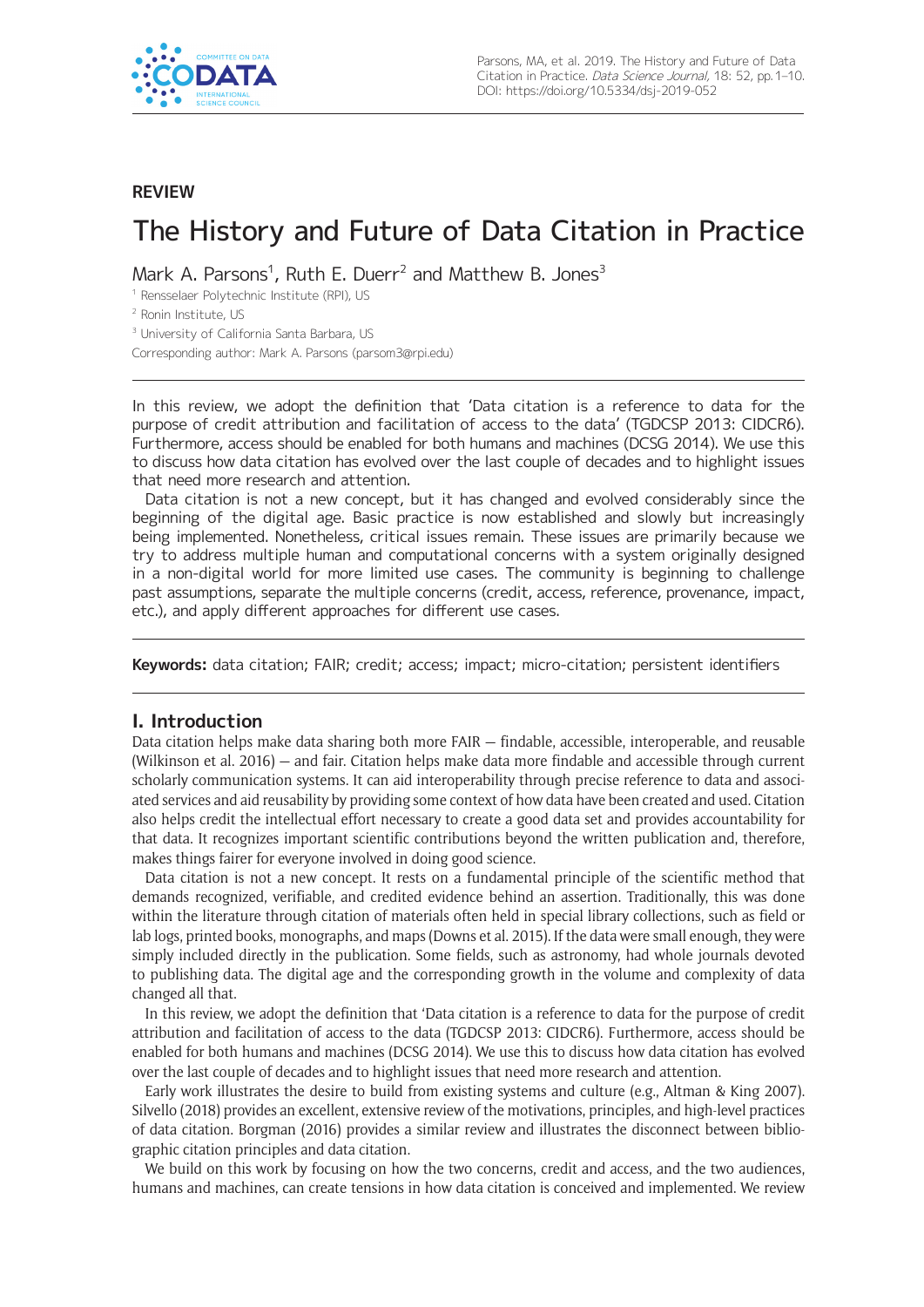relevant literature and current activities while also drawing from our own experience working as data professionals managing data, systems, and communities for decades. We come from the perspective of observational science, where data record phenomena as they occur and cannot be repeated. This makes precise citation more necessary and more challenging. Our experience is primarily in Earth, environmental, and space science, but we believe our recommendations apply broadly.

# **II. History**

The modern concept of data citation emerged in the late 1990s. For example, one of the authors was involved in an effort at that time, where NASA's Earth science archives (the DAACs) agreed to a common approach to data citation. The US Geological Survey also proposed guidelines (Berquist Jr. 1999). But neither of these approaches were broadly adopted even within NASA and USGS. Part of the issue was that journals were still developing standards on how to cite electronic resources in general. In the analog era, the intangible concepts of an article were manifest in a physical object, but as we moved into the digital age, we needed "to think not of one space (the physical, paper space) but of three 'spaces' in which 'the same' articles appear:

- $\cdot$  Information space = the work as intangible entity (ideas)
- $\cdot$  Cyberspace = digital manifestation (electronic, made of bits)
- 'Paper space' = physical manifestation (cellulose and ink, made of atoms)" (Paskin 2000: 2).

This added more complexity to the concept of citation, and the problem was exacerbated by the impermanence of web references (e.g., Lawrence et al. 2001). The Digital Object Identifier (DOI) first emerged in the year 2000,<sup>1</sup> even though the underlying Handle system was almost as old as the web (Kahn & Wilensky 1995). Overall, in those early digital years, data were rarely cited, and if they were, the mechanisms were erratic and inconsistent.

From the mid-2000s, there was a growing consensus on the use of registered, resolvable, authority-based persistent identifiers (PIDs) — not only for papers but also other digital artifacts, notably data. DOIs emerged as the PID of choice for many publishers and data repositories, but there are other popular choices, such as Archival Resource Keys (ARKs)<sup>2</sup> or compact URIs (CURIEs) resolved through metaresolvers like Name to Thing<sup>3</sup> or identifiers.org. Indeed, local identifiers (accession numbers) have been used for centuries for internal management, and even external referencing, especially for biocollections. Moreover, digital entities (e.g., computer files), physical entities (e.g., rock samples), living things (e.g., wildlife), and descriptive entities (e.g., mitosis) have different requirements for identifiers (Guralnick et al. 2015). McMurry et al. (2017) provide a good contemporary review of identifiers and how to use them, and the RDA Data Fabric Interest Group has developed a set of assertions about the nature, creation and implementation of PIDs (Wittenburg et al. 2017).

At the same time, there was an emerging argument that data should be 'published' in a manner akin to scientific literature and cited accordingly (Callaghan et al. 2009; Costello 2009; Klump et al. 2006; Lawrence et al. 2011). Data started getting DOIs in 2004 through a pilot project in Germany, and DataCite was established in December 2009, with the explicit global mission of minting DOIs for data (Klump et al. 2015). Even as the 'publication' paradigm for data was questioned (Parsons & Fox 2013; Schopf 2012), citation was broadly supported by the library and data management community. This support culminated with the broadly endorsed *Joint Declaration of Data Citation Principles* in 2014, which defined the core purposes and general practices of data citation (DCSG 2014). But this was an agreement of the library, data, and information science communities. The research community remained largely unaware, and studies have revealed that data citation remains an infrequent and inconsistent process (Howison & Bullard 2016; Mooney & Newton 2012; Mayernik et al. 2016; Silvello 2018).

Part of the reason for infrequent and inconsistent data citation is that, from the researcher's point of view, making data FAIR implies sharing and reuse and therefore effort by the researcher. Based on our collective experience managing multiple data archives and networks, large scale community data, like satellite imagery, may be reused a lot, but much data from more-localized, research collections may never be shared or reused until the broad community recognizes that aggregating these data globally is necessary

<sup>1</sup> DOI Factsheet at [https://www.doi.org/factsheets/DOIKeyFacts.html.](https://www.doi.org/factsheets/DOIKeyFacts.html)

 $2 \text{ https://n2t.net/e/ark\_ids.html.}$ 

<sup>&</sup>lt;sup>3</sup> [https://n2t.net.](https://n2t.net)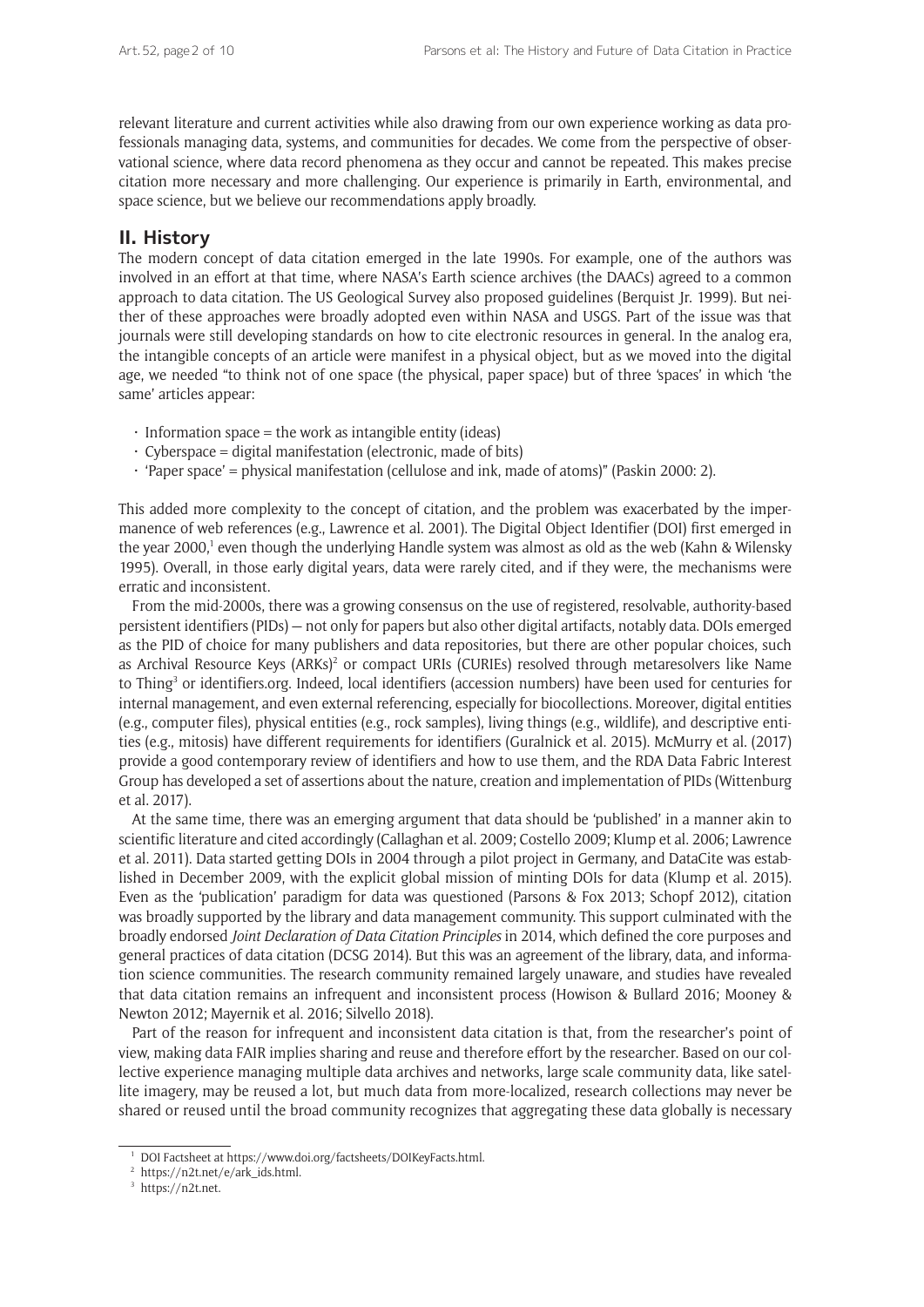to make further progress (Parsons et al. 2008; Baker & Yarmey 2009). This takes time and effort. For example, starting in 1995 with the creation of the National Center for Ecological Analysis and Synthesis (NCEAS) (Hackett et al. 2008) and subsequent synthesis centers, sharing and reuse through synthesis became an established norm for disciplines like ecology, evolution, and socio-ecology. Nonetheless, only recently has data citation been common in synthesis papers. It appears a culture of data citation must be preceded by a culture of sharing and reuse; one that values reproducibility, transparency, and credit in practice (Stuart 2017).

#### **III. Current Activity and Issues**

In the last few years, we have seen much activity to promote data citation and to define specific guidelines for both data and software citation. The Digital Curation Centre and Earth Science Information Partners (ESIP) have updated their respective, long-standing data citation guidelines (Ball & Duke 2015; EDPSC 2019). The Research Data Alliance (RDA) produced a Recommendation on citing specific subsets of very dynamic data (Rauber et al. 2015). Publishers and repositories are coming together on common citation practices (Cousijn et al. 2018; Fenner et al. 2019). Force11 and ESIP have collaborated on software citation principles and guidelines (ESSCC 2019; Katz & Chue Hong 2018; Smith et al. 2016).

We are optimistic that data (and software) citation is emerging as a norm for observational science. We are especially encouraged by the recent project led by the American Geophysical Union and others on 'Enabling FAIR Data' which has led to many publishers now requiring data citation in their author guidelines (Stall et al. 2018). The new Transparency and Openness Promotion statement shows similar commitment beyond Earth, environmental, and space sciences (Aalbersberg et al. 2018). It appears we are approaching the critical mass for a broad behavioral shift. Nonetheless, multiple issues remain.

Many of the issues are rooted in the fact that we are taking a concept implemented for physically printed literature and human beings and trying to use it to address multiple concerns for both humans and machines. We awkwardly try to have the digital space match the 'paper' space, as Paskin (2000) put it.

#### **A. Specific and verifiable citation**

One issue of data citation practice is citing precise subsets of versioned data. This is necessary to meet the 'specific and verifiable' principle of the *Joint Declaration* and is fundamental to the reproducibility use case for citation. Of course, the simplest, logical approach is to assign a new PID if there is any change in the data set, but this can become unwieldy with large, dynamic data such as data streaming from a remote instrument undergoing multiple calibrations and corrections. Furthermore, repositories can have very different approaches to versioning their data and how they recommend citing different versions. They also package data and assign PIDs at very different levels of granularity.

We find the RDA Recommendation on Data Citation of Evolving Data (Rauber et al. 2015) the best approach to citing specific subsets of very dynamic data. The basic idea is to assign and maintain a PID for a specific, time-stamped query of a data set, as well as a PID for the data set as a whole. This means the repository must continue to resolve the query PID and maintain or migrate the technology necessary to resolve the actual query within the data set. The RDA Data Citation WG has conducted multiple implementation workshops and has reports from repositories adopting this approach every six months at RDA Plenaries. The approach is getting broader adoption, but it is not at all a norm across repositories. Many simply do not have the capacity to implement it yet; sustaining these citations means sustaining query systems not just data; and maintaining access to these cited queries through technology cycles can be quite challenging (Stockhause & Lautenschlager 2017). Note, this approach provides reference and access to a precise subset, but it does not necessarily address specific credit concerns for that subset, such as when different authors contribute to a larger collection.

There are other approaches for citing dynamic data recommended by DCC, ESIP, and DataVerse (Ball & Duke 2015; Crosas 2014; EDPSC 2019). These include capturing time slices or snapshots of an ongoing time series, having different PIDs for the data set concept and specific versions or instances, or simply establishing careful documentation practices. These approaches are incomplete in that they tend to be more appropriate for relatively static data and often require human interpretation. For example, it is not practical to continually mint new PIDs for a data set that may update every six seconds (typical for many automated meteorological stations). Similarly, some repositories do not find it appropriate to mint new PIDs for minor changes to a data set (e.g., a typo in the documentation) because it can unnecessarily complicate tracking the use of a data set. They rely on the user to apply their judgement on what is a meaningful change for their application. Computers cannot exercise such judgement.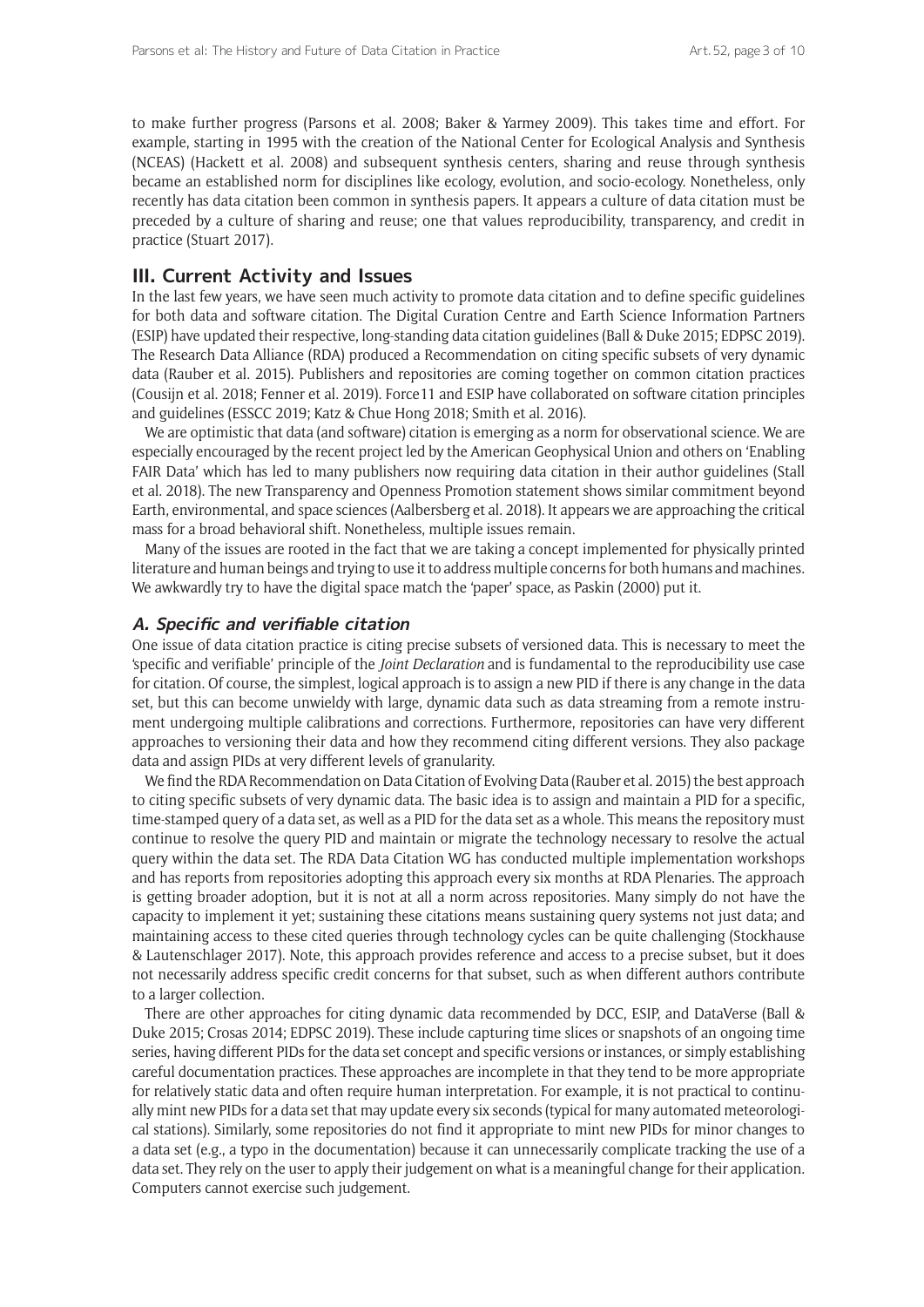## **B. What to cite**

Another issue is deciding what constitutes a first-class object in scholarly discourse — the 'importance' principle. Data are only truly useful if they are accompanied with detailed documentation about how they were collected, their uncertainties, and relevant applications. Multiple data journals have emerged to provide 'peer-review' of data and documentation and to publish 'data papers' that provide recognizable credit for data authors or creators. They have different approaches, however, on what is to be cited—the document, the data, or both. Often the paper and the associated data set have different authors. The papers also differ in how they structure the information for humans and machines.

Some organizations are now developing well-structured, machine-readable 'publications' that provide the best services of both publishers and data repositories. A good example is the Whole Tale project which is a collaboration among repositories (e.g., DataOne, Globus, DataVerse), computing providers, and publishers to implement reproducible data papers (Brinckman et al. 2019; Chard et al. 2019). Whole Tale and similar systems like Binder<sup>4</sup> and CodeOcean<sup>5</sup> provide mechanisms to package the data and products of research along with the code and computing environment that produced them, machine-readable provenance about how they were produced, references to published input data, and the scientific narrative that frames the rationale and conclusions for the work, all in a citable and re-executable Research Object (Bechhofer et al. 2010). These complex, hybrid publications span the boundaries between data, software, and publications to enable fully transparent research publication.

#### **C. Tracking use and impact**

Part of the purpose of citing data is to provide credit and attribution for the creation of the data set and correspondingly to help determine how and how often a data set is used. Data can have many important uses outside of research publications, though, and people are exploring better ways to track the impact of data. The National Information Standards Organization (NISO) defined a 'Recommended Practice' for alternative assessment metrics, but they primarily emphasize the need for data citation. They observe that 'there currently seems to be a lack of interest in altmetrics for data in the community' (NISO 2016: 16). Peters et al. (2016) also find little use of altmetrics and no correlation between altmetrics and citation. Because of inconsistent citation practices, text mining may be a better way to identify literature-data relationships (Kafkas et al. 2013). Nevertheless, research from Kratz and Strasser (2015b) indicates that citation and data downloads are the measures most valued by researchers. To that end, work through RDA has led to the 'Make Data Count' project (Cousijn et al. 2019; Kratz & Strasser 2015a), which has defined a consistent way to count data downloads through the COUNTER Code of Practice for Research Data (Fenner et al. 2018). These projects are still primarily oriented to the research community.

Much more research is needed on how to assess data use and impact beyond bibliometrics. Groups such as the VALUABLES consortium, are beginning to explore these issues through the lens of economics. For example, Bernknopf, et al. (2016) found that federal agencies could save \$7.7 million/year in post-wildfire response if Landsat data were used; while Cooke & Golub (2019) report that a 30% reduction in weather uncertainty impacts on corn and soybean futures due to soil moisture measurements from NASA's Soil Moisture Active Passive satellite had a net worth of \$1.44 Billion/year. Even more uncertain are methods of quantifying the impacts of data on public policy.

Providing credit for that impact is also tricky. Many people play critical roles in the creation of even the simplest data set, and their performance is evaluated in different ways. Not everyone is measured by their research paper publication record. One effort to recognize these other contributions is Project CRediT (Contributor Roles Taxonomy), which has defined a taxonomy of contributor roles for research objects and suggests using digital badges that detail what each author did for the work and link to their profiles elsewhere on the Web (Allen et al. 2014). We also recognize the concept of transitive credit, which could be used to recognize the developers of products other than papers (Katz 2014), and to use provenance to understand how upstream data and software enabled advances in research. Ultimately, we must recognize that credit is a human concern requiring context and interpretation that cannot be readily automated. We can work to build attribution into the scientific workflow, but human judgement is still required to assess the relative value of various contributions. Indeed, a study of software attribution found that automating credit mechanisms can lead to perverse metrics and incentives that can falsely represent the value of a contribution (Alliez et al. 2019).

<https://mybinder.org>.

<sup>5</sup> <https://codeocean.com>.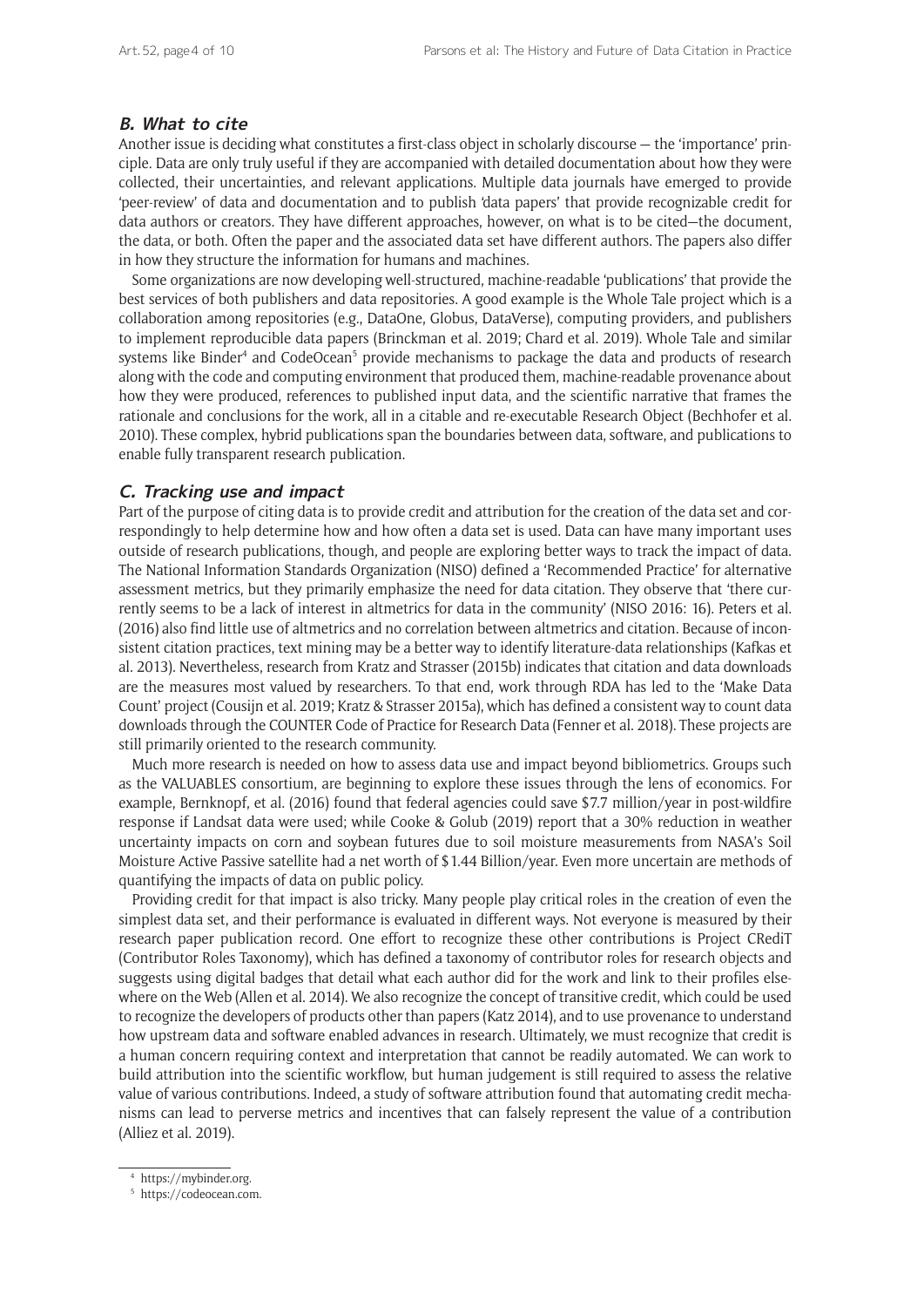Another concern related to both credit and understanding impact is to identify and trace the connections between all sorts of research objects (data, literature, software, people, organizations, algorithms, etc). Multiple efforts try to address this. One effort directly related to scholarly publishing is the Scholix (Scholarly Link Exchange) initiative which emerged out of RDA to more formally interconnect data and literature (Burton et al. 2017). The approach is functional and operational, as it builds from established citation hubs like DataCite, CrossRef, and OpenAire. This effort is expanding and collaborating with other related initiatives through a newly proposed 'Open Science Graphs for FAIR Data Interest Group' within RDA.

Other approaches use more decentralized, Web-based mechanisms which may allow more adaptability and extensibility (e.g., Ma et al. 2017; Parsons & Fox 2018). Work in ESIP and RDA explores how we can use schema.org web markup to identify and link data and repositories. ESIP is also exploring another W3C recommendation called Linked Data Notifications<sup>6</sup> - a sort of RSS-style protocol to request and receive notifications about activities, interactions, and new information. The notification itself is an individual entity with its own URI. Another emergent approach is the Digital Object Interface Protocol (Kahn et al. 2018) which assigns a persistent ID to any digital object and allows that object to express what type of object it is and what operations it allows such as various web services or basic management functions.

All these interconnecting technologies are somewhat peripheral to the core purpose of citation, but they highlight how applying machine-actionable PIDs to digital objects can expand the possibilities for knowledge sharing well beyond the bounds of traditional (paper-based) citation. This brings us to the issue and concern of identity itself.

#### **D. Identifying things**

People are beginning to rethink how PIDs work. To date, the basic issue of persistence of locators on the web has been addressed by what we might call authority-based identifiers, which separate the identity of an object from its location and are maintained in trusted registries. Klump et al. (2015, 2017) discuss how this approach has evolved and raise issues around the interconnection of identity, institutional commitment, and cost models. They note: 'The focus of the DOI for the data community on paper-like documents and human actors has left some conceptual gaps' (Klump et al. 2015: 133). They argue that we need to explore more advanced features such as identifier templates, more sophisticated content negotiation when resolving identifiers, more machine actionability in general, as well as the social process of maintaining the persistence of an object and its reference.

In other work, data managers are looking to content-based identifiers (i.e., cryptographic-hash-based IDs) to identify exact copies of data, ideally without relying on third parties and external administrative processes. These content-based identifiers can be deployed and resolved in peer-to-peer environments like the InterPlanetary File System (IPFS)<sup>7</sup> and Dat.<sup>8</sup> There is already an established system called Qri<sup>9</sup> (query) which allows users to reference, browse, download, create, fork, and publish data sets with a broad network of peers in IPFS. Furthermore, Dat includes public-key technology to provide assurance on the source of the data and any changes that may have occurred.<sup>10</sup> These approaches are still not well-suited to massive volumes of streaming data, and there is still the issue that different representations of data may be scientifically equivalent but not identical. The hash really needs to include the provenance chain as well as the data set. Nonetheless, these approaches show great promise. In related work, Bolikowski et al. (2015: 281) use the concepts of blockchain and version control systems like Git to propose a distributed system for maintaining long-term resolvability of persistent identifiers. They argue that the 'system should be agnostic with respect to referent type (data sets, source codes, documents, people) and content delivery technology (HTTP, BitTorrent, Tor/Onion)'.

It is important to note that content-based identifiers have quite different properties and applications from authority-based identifiers. Content-based identifiers and blockchain technologies can be useful for tracking provenance, precise data queries, and internal repository management concerns. Authority-based identifiers are being used for ensuring the social requirements necessary to maintain a persistent and managed access location (Di Cosmo et al. 2018), while those governance structures are only now being developed for distributed, content-based identifier systems.

<sup>6</sup> Linked Data Notifications: W3C Recommendation 2 May 2017<https://www.w3.org/TR/2017/REC-ldn-20170502/>.

<sup>7</sup> <https://ipfs.io>.

<sup>8</sup> [https://dat.foundation.](https://dat.foundation)

<sup>&</sup>lt;sup>9</sup> <https://qri.io>.

<sup>10</sup> [https://datprotocol.github.io/how-dat-works/.](https://datprotocol.github.io/how-dat-works/)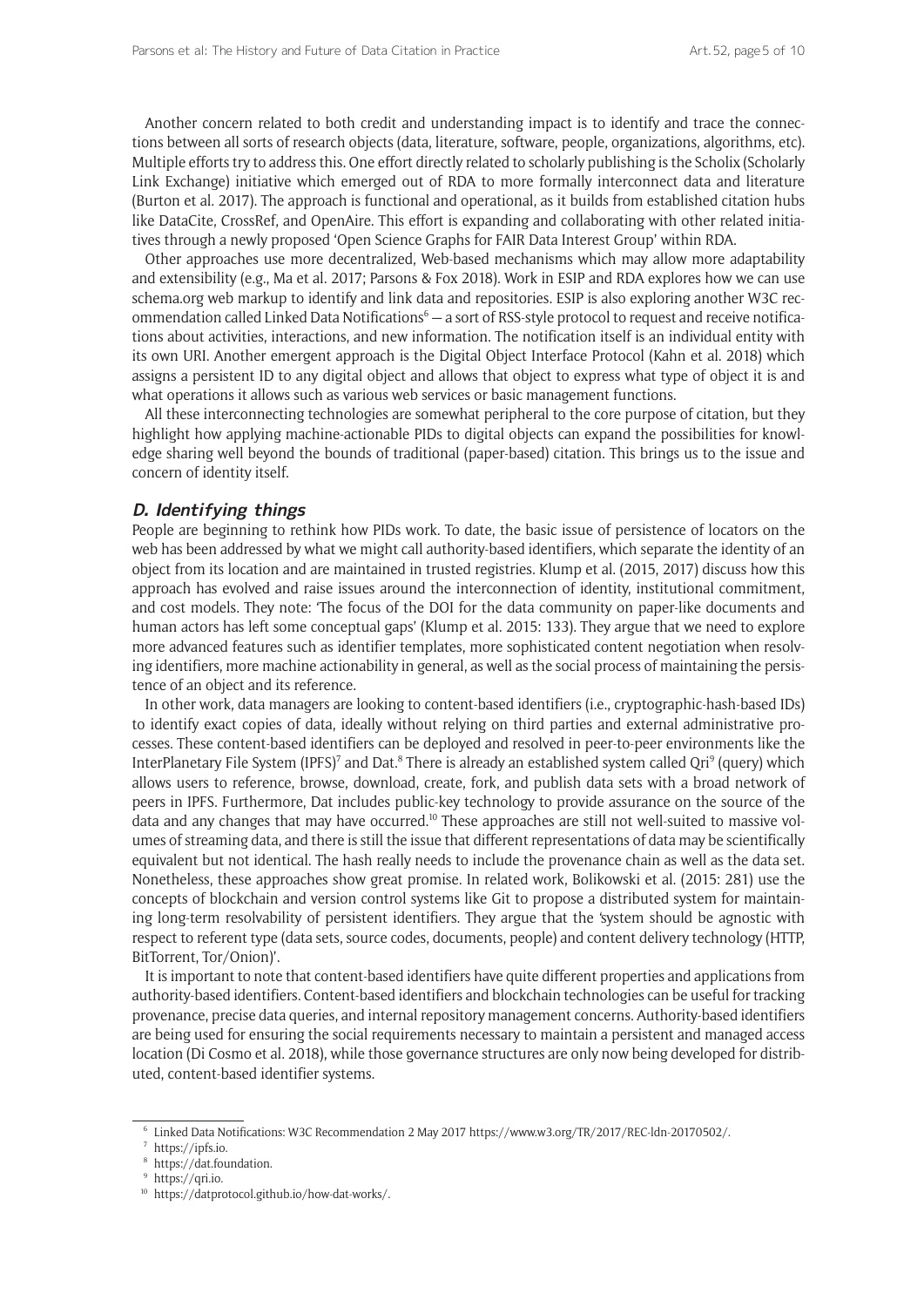

**Figure 1:** Imaginary citation for this article making full use of PIDs.

Finally, it is worth noting that various authority-based identifiers have or are being developed for other research objects and entities. These include the Open Researcher and Contributor ID (ORCID) for individual researchers (Haak et al. 2012); the Research Organization Registry (ROR) Community, which is working to develop identifiers for research organizations;<sup>11</sup> and the work of the Persistent Identification of Instruments Working Group of RDA,<sup>12</sup> which is implementing processes to use DataCite DOIs for scientific instruments. These are only a few examples of the growth in the development and application of PIDs. Similar to Linked Open Data approaches (Bechhofer et al. 2011; Bizer et al. 2009), these other-types of PIDs can make more elements of a citation precise and machine-actionable, but again they move us further away from the traditional human-oriented citation. Consider, fancifully, if this article was cited making full use of identifiers (**Figure 1**). It is more precise but also more opaque for the human reader.

Also, PIDs cannot always point precisely to the thing but rather only a representation of the thing (ORCIDs don't reference people, they reference descriptions of people). Access may be precisely defined, but credit and reference are inherently ambiguous to some degree (Hayes & Halpin 2008). The human remains in the loop.

# **IV. Looking to the Future**

Despite recognized definitions (Borgman 2015; DCSG 2014; TGDCSP 2013), data citation remains a complex and evolving issue. On the one hand, the basic principles and process are well established. We know how to cite most data in research publications. We must only accelerate the implementation, and there does appear to be movement in that direction. On the other hand, long-established academic practices and assumptions about what is 'important' in scientific work lead us to bundle many different concerns into the concept of citation. At the same time, the opportunities promised by PIDs lead us to bundle even more concerns into reference schemes. Reconsideration and disaggregation of data citation concerns are overdue.

Data citation is often viewed as a computational or information science problem (Buneman et al. 2016; Silvello 2018), and sometimes more accurately as a social or cultural adaptation problem (Borgman 2015; Klump et al. 2015). But it is a complex socio-technical problem with many nuanced concerns. In short, it is an issue of praxis.

We are inspired by the Force11 effort to identify some of the myriad use cases for software citation (Smith et al. 2016). We feel we need to do the same with data citation: define multiple use cases that 1) de-emphasize the importance of the scientific paper in lieu of more precise assertions and supporting evidence and 2) emphasize the valuable use of data outside traditional scholarly environments. Some of this work has begun in RDA and ESIP. This should help us sort out the different concerns.

We already know that credit is primarily a human concern and access is a machine concern (reference is both), but what does that mean in practice? In health and social sciences, researchers have developed a 'Payback Framework' with a logical model of the complete research process and categories of (social health) payback from research (Donovan and Hanney 2011). Can we extend this and apply it to data by recognizing the reuse and value generated at many different stages? Can machine-actionable badges capture credit better than centralized citation indices?

<sup>11</sup> [https://www.ror.community.](https://www.ror.community)

<sup>&</sup>lt;sup>12</sup> <https://www.rd-alliance.org/groups/persistent-identification-instruments-wg>.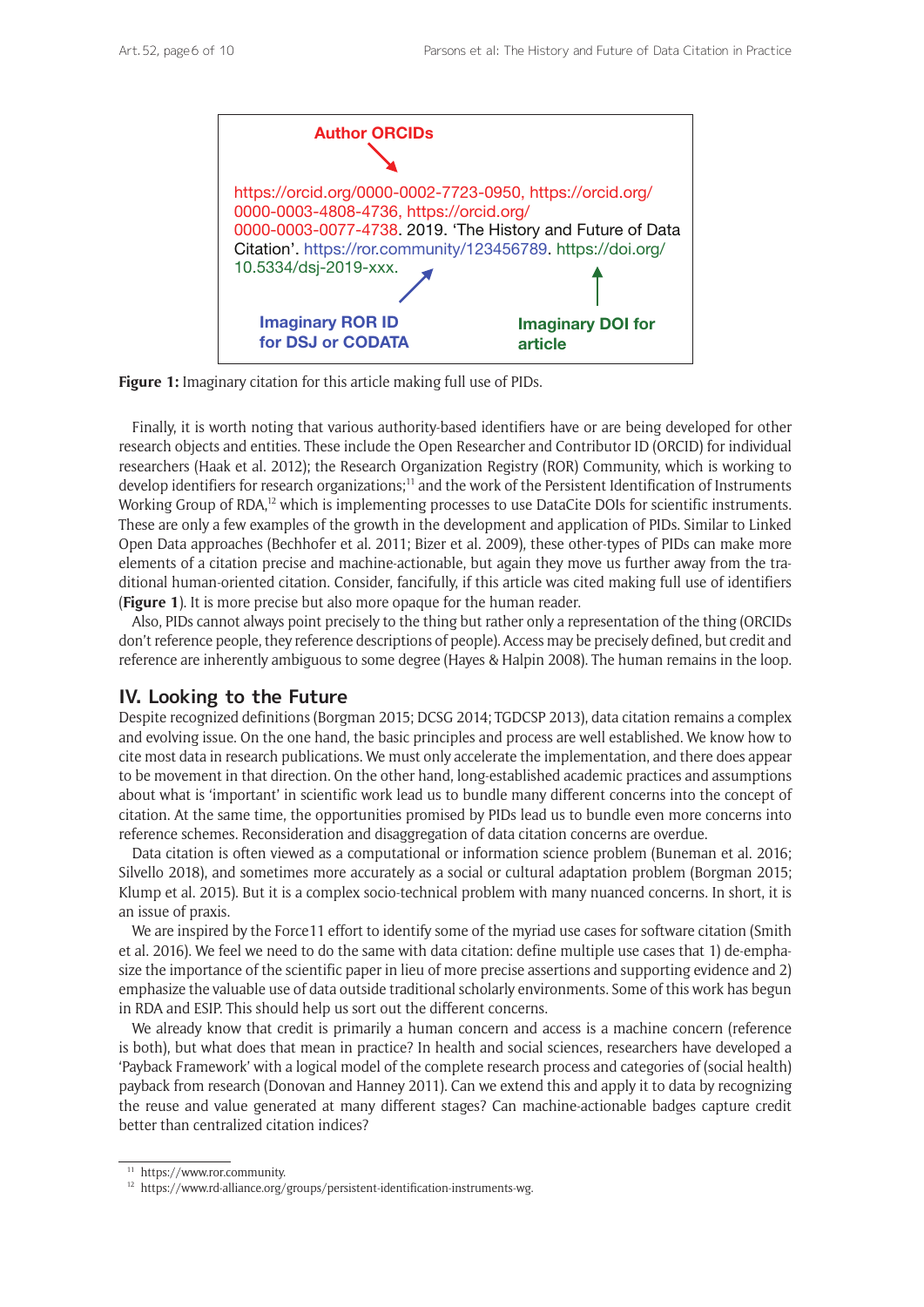Recognizing access as a machine concern can help us focus on providing data as a service rather than simply as object downloaded by a human. This, in turn, can help us make intelligent choices about what type of identifiers to use for what application. The ID for the human interested in a general description of the data may be different and will behave differently than the ID for the machine.

Going forward, we should accelerate the substantial progress we have made on implementing data citation for the basic scholarly use case. At the same time, we should not overextend the concept nor expand our expectations for what citation can accomplish. It is time to rethink some of our assumptions if we are to make data both FAIR and fair.

# **Acknowledgements**

This article is partially based on work done with community support provided by the Research Data Alliance and the Earth Science Information Partners. Parsons was partially supported by award G-2018-11204 from the AP Sloan Foundation. Duerr was partially supported by National Science Foundation award #1639753. Jones was partially supported by the National Science Foundation (awards #1546024 and #1430508) and the National Center for Ecological Analysis and Synthesis, a Center funded by the University of California, Santa Barbara, and the State of California.

# **Competing Interests**

All the authors have been active in the development of data citation guidelines and implementations. This includes participating in relevant task groups and committees of multiple organizations, including but not limited to CODATA, DataOne, ESIP, Force11, and RDA. They have implemented data citation practice at multiple repositories, including but limited to the Arctic Data Center, the Deep Carbon Observatory Data Portal, the KNB Data Repository, and the National Snow and Ice Data Center. They co-authored data citation and usage standards including DCSG (2014), EDPSC (2019), Fenner et al. (2018), and TGDCSP (2013). MP is the Editor in Chief of the Data Science Journal, but did not oversee the review of this article.

## **References**

- **Aalbersberg, IJ,** et al. 2018. Making science transparent by default; introducing the TOP statement. DOI: <https://doi.org/10.31219/osf.io/sm78t>
- **Allen, L,** et al. 2014. Publishing: Credit where credit is due. *Nature*, 508: 312–313. DOI: [https://doi.](https://doi.org/10.1038/508312a) [org/10.1038/508312a](https://doi.org/10.1038/508312a)
- **Alliez, P,** et al. 2019. Attributing and referencing (research) software: Best practices and outlook from Inria. *Computing in Science & Engineering*.<https://arxiv.org/abs/1905.11123>.
- **Altman, M** and **King, G.** 2007. A proposed standard for the scholarly citation of quantitative data. *D-Lib Magazine*, 13. <http://dlib.org/dlib/march07/altman/03altman.html>accessed 2019-07-25.
- **Baker, KS** and **Yarmey, L.** 2009. Data stewardship: Environmental Data Curation and a Web-of-Repositories. *International Journal of Digital Curation*, 4. DOI: <https://doi.org/10.2218/ijdc.v4i2.90>
- **Ball, A** and **Duke, M.** 2015. How to Cite Datasets and Link to Publications. Edinburgh: Digital Curation Centre. <http://www.dcc.ac.uk/resources/how-guides>accessed 2019-02-06.
- **Bechhofer, S,** et al. 2010. Research objects: Towards exchange and reuse of digital knowledge. *The Future of the Web for Collaborative Science (FWCS 2010)*. <https://eprints.soton.ac.uk/268555/> accessed 2019- 07-28.
- **Bechhofer, S,** et al. 2011. Why linked data is not enough for scientists. *Future Generation Computer Systems*. DOI: <https://doi.org/10.1016/j.future.2011.08.004>
- **Bernknopf, R,** et al. 2016. The cost-effectiveness of satellite Earth observations to inform a post-wildfire response. *Working Paper*, 19–16. [https://media.rff.org/documents/Valuables\\_Wildfires.pdf](https://media.rff.org/documents/Valuables_Wildfires.pdf) accessed 2019-07-28.
- **Berquist, CR, Jr.** 1999. Digital map production and publication by geological survey organizations: A proposal for authorship and citation guidelines. *U.S. Geological Survey Open-File Report*, 99–386. [https://](https://pubs.usgs.gov/of/1999/of99-386/berquist.html) [pubs.usgs.gov/of/1999/of99-386/berquist.html](https://pubs.usgs.gov/of/1999/of99-386/berquist.html) accessed 2019-03-02.
- **Bizer, C, Heath, T** and **Berners-Lee, T.** 2009. Linked data the story so far. *International Journal on Semantic Web and Information Systems*, 5: 1–22. DOI: <https://doi.org/10.4018/jswis.2009081901>
- **Bolikowski, L, Nowiński, A** and **Sylwestrzak, W.** 2015. A system for distributed minting and management of persistent identifiers. *International Journal of Digital Curation*, 10: 280–286. DOI: [https://doi.](https://doi.org/10.2218/ijdc.v10i1.368) [org/10.2218/ijdc.v10i1.368](https://doi.org/10.2218/ijdc.v10i1.368)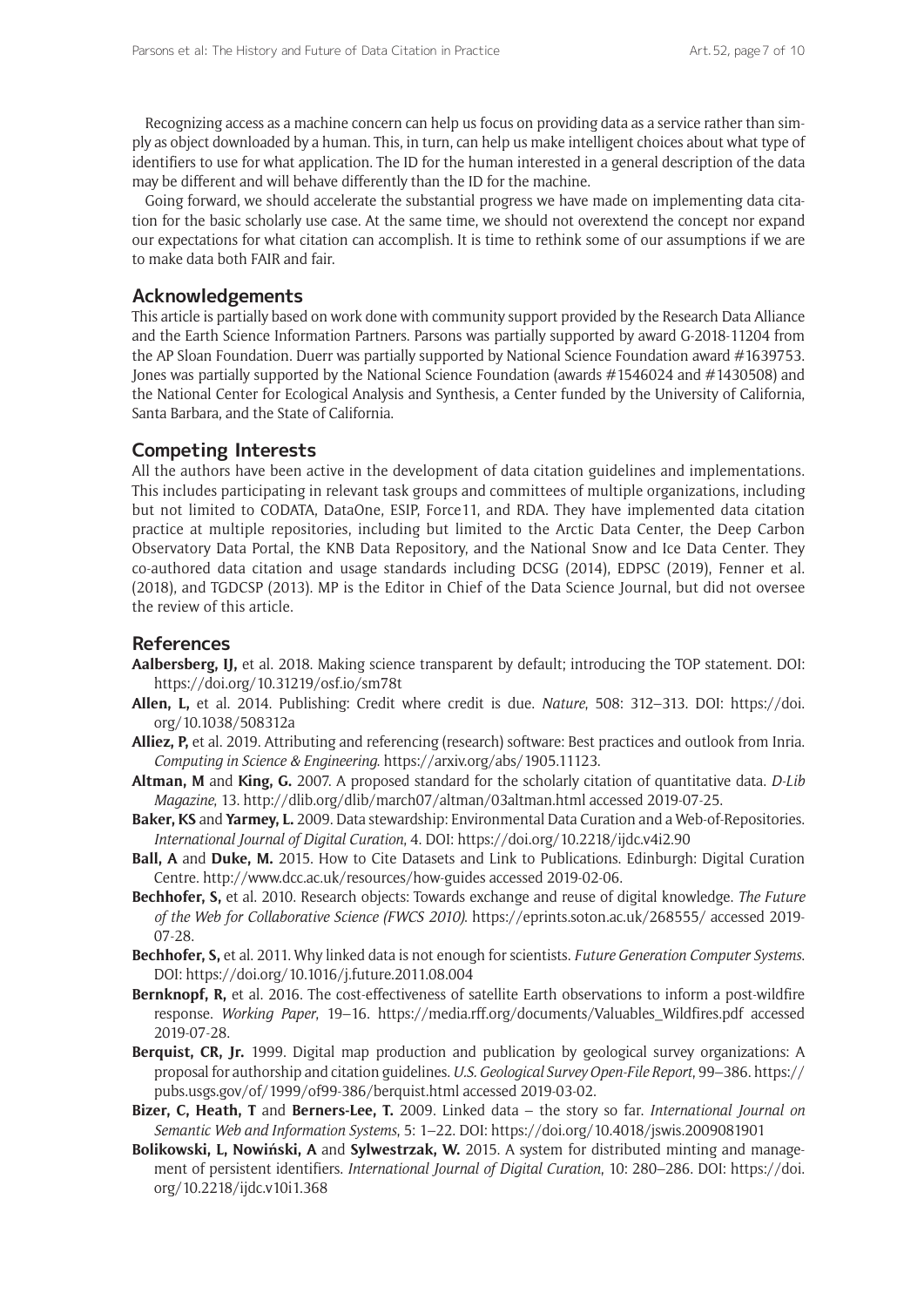- **Borgman, C.** 2015. *Big Data, Little Data, No Data*. Boston: MIT Press. DOI: [https://doi.org/10.7551/mit](https://doi.org/10.7551/mitpress/9963.001.0001)[press/9963.001.0001](https://doi.org/10.7551/mitpress/9963.001.0001)
- **Borgman, C.** 2016. Data citation as a bibliometric oxymoron. In: *Theories of Informetrics and Scholarly Communication*, Sugimoto, CR (ed.), 93–115. Berlin & Boston: Walter de Gruyter GmbH & Co KG. [https://](https://escholarship.org/content/qt8w36p9zf/qt8w36p9zf.pdf) [escholarship.org/content/qt8w36p9zf/qt8w36p9zf.pdf](https://escholarship.org/content/qt8w36p9zf/qt8w36p9zf.pdf) accessed 2019-07-26.
- **Brinckman, A,** et al. 2019. Computing environments for reproducibility: Capturing the "whole tale". *Future Generation Computer Systems*, 94: 854–867. DOI:<https://doi.org/10.1016/j.future.2017.12.029>
- **Buneman, P, Davidson, S** and **Frew, J.** 2016. Why data citation is a computational problem. *Commun ACM*, 59: 50–57. DOI: <https://doi.org/10.1145/2893181>
- **Burton, A,** et al. 2017. The Scholix framework for interoperability in data-literature information exchange. *D-Lib Magazine*, 23. DOI:<https://doi.org/10.1045/january2017-burton>
- **Callaghan, S,** et al. 2009. Overlay journals and data publishing in the meteorological sciences. *Ariadne*. <http://www.ariadne.ac.uk/issue60/callaghan-et-al/> accessed 2011-11-27.
- **Chard, K,** et al. 2019. Implementing computational reproducibility in the Whole Tale environment. *Proceedings of the 2nd International Workshop on Practical Reproducible Evaluation of Computer Systems – P-RECS '19*. DOI: <https://doi.org/10.1145/3322790.3330594>
- **Cooke, R** and **Golub, A.** 2019. Market-based methods for monetizing uncertainty reduction: A case study. *Working Paper*, 19–15. [https://media.rff.org/documents/WP\\_Cooke\\_Golub\\_4.pdf](https://media.rff.org/documents/WP_Cooke_Golub_4.pdf) accessed 2019-07-28.
- **Costello, MJ.** 2009. Motivating online publication of data. *Bioscience*, 59: 418–427. DOI: [https://doi.](https://doi.org/10.1525/bio.2009.59.5.9) [org/10.1525/bio.2009.59.5.9](https://doi.org/10.1525/bio.2009.59.5.9)
- **Cousijn, H,** et al. 2018. A data citation roadmap for scientific publishers. *Sci Data*, 5: 180259. DOI: [https://](https://doi.org/10.1038/sdata.2018.259) [doi.org/10.1038/sdata.2018.259](https://doi.org/10.1038/sdata.2018.259)
- **Cousijn, H,** et al. 2019. Bringing citations and usage metrics together to make data count. *Data Science Journal*, 18. DOI: <https://doi.org/10.5334/dsj-2019-009>
- **Crosas, M.** 2014. The evolution of data citation: From principles to implementation. *IASSIST Quarterly*, 37: 62. DOI:<https://doi.org/10.29173/iq504>
- **DCSG Data Citation Synthesis Group.** 2014. *Joint Declaration of Data Citation Principles*. DOI: [https://](https://doi.org/10.25490/a97f-egyk) [doi.org/10.25490/a97f-egyk](https://doi.org/10.25490/a97f-egyk)
- **Di Cosmo, R, Gruenpeter, M** and **Zacchiroli, S.** 2018. Identifiers for digital objects: The case of software source code preservation. *Open Science Framework*. DOI:<https://doi.org/10.17605/OSF.IO/KDE56>
- **Donovan, C** and **Hanney, S.** 2011. The payback framework explained. *Research Evaluation*, 20: 181–183. DOI:<https://doi.org/10.3152/095820211X13118583635756>
- **Downs, RR, Duerr, R, Hills, DJ** and **Ramapriyan, HK.** 2015. Data stewardship in the Earth sciences. *D-Lib Magazine*, 21. DOI:<https://doi.org/10.1045/july2015-downs>
- **EDPSC ESIP Data Preservation and Stewardship Committee.** 2019. *Data Citation Guidelines for Earth Science Data, Version 2*. Earth Science Information Partners. DOI: [https://doi.org/10.6084/](https://doi.org/10.6084/m9.figshare.8441816.v1) [m9.figshare.8441816.v1](https://doi.org/10.6084/m9.figshare.8441816.v1)
- **ESSCC ESIP Software and Services Citation Cluster.** 2019. *Software and Services Citation Guidelines and Examples. Ver. 1*. Earth Science Information Partners. DOI: [https://doi.org/10.6084/](https://doi.org/10.6084/m9.figshare.7640426) [m9.figshare.7640426](https://doi.org/10.6084/m9.figshare.7640426)
- **Fenner, M,** et al. 2019. A data citation roadmap for scholarly data repositories. *Scientific Data*, 6(1): 28. DOI: <https://doi.org/10.1038/s41597-019-0031-8>
- Fenner, M, et al. 2018. Code of practice for research data usage metrics release 1. DOI: [https://doi.](https://doi.org/10.7287/peerj.preprints.26505v1) [org/10.7287/peerj.preprints.26505v1](https://doi.org/10.7287/peerj.preprints.26505v1)
- **Guralnick, RP,** et al. 2015. Community next steps for making globally unique identifiers work for biocollections data. *Zookeys*, 133–154. DOI: <https://doi.org/10.3897/zookeys.494.9352>
- **Haak, LL,** et al. 2012. Orcid: A system to uniquely identify researchers. *Learned Publishing*, 25: 259–264. DOI:<https://doi.org/10.1087/20120404>
- **Hackett, EJ,** et al. 2008. Ecology transformed: The national center for ecological analysis and synthesis and the changing patterns of ecological research. In: *Scientific Collaboration on the Internet*, 277–296. The MIT Press. DOI:<https://doi.org/10.7551/mitpress/9780262151207.003.0016>
- **Hayes, PJ** and **Halpin, H.** 2008. In defense of ambiguity. *International Journal on Semantic Web and Information Systems*, 4: 1–18. DOI: <https://doi.org/10.4018/jswis.2008040101>
- **Howison, J** and **Bullard, J.** 2016. Software in the scientific literature: Problems with seeing, finding, and using software mentioned in the biology literature. *Journal of the Association for Information Science and Technology*, 67: 2137–2155. DOI:<https://doi.org/10.1002/asi.23538>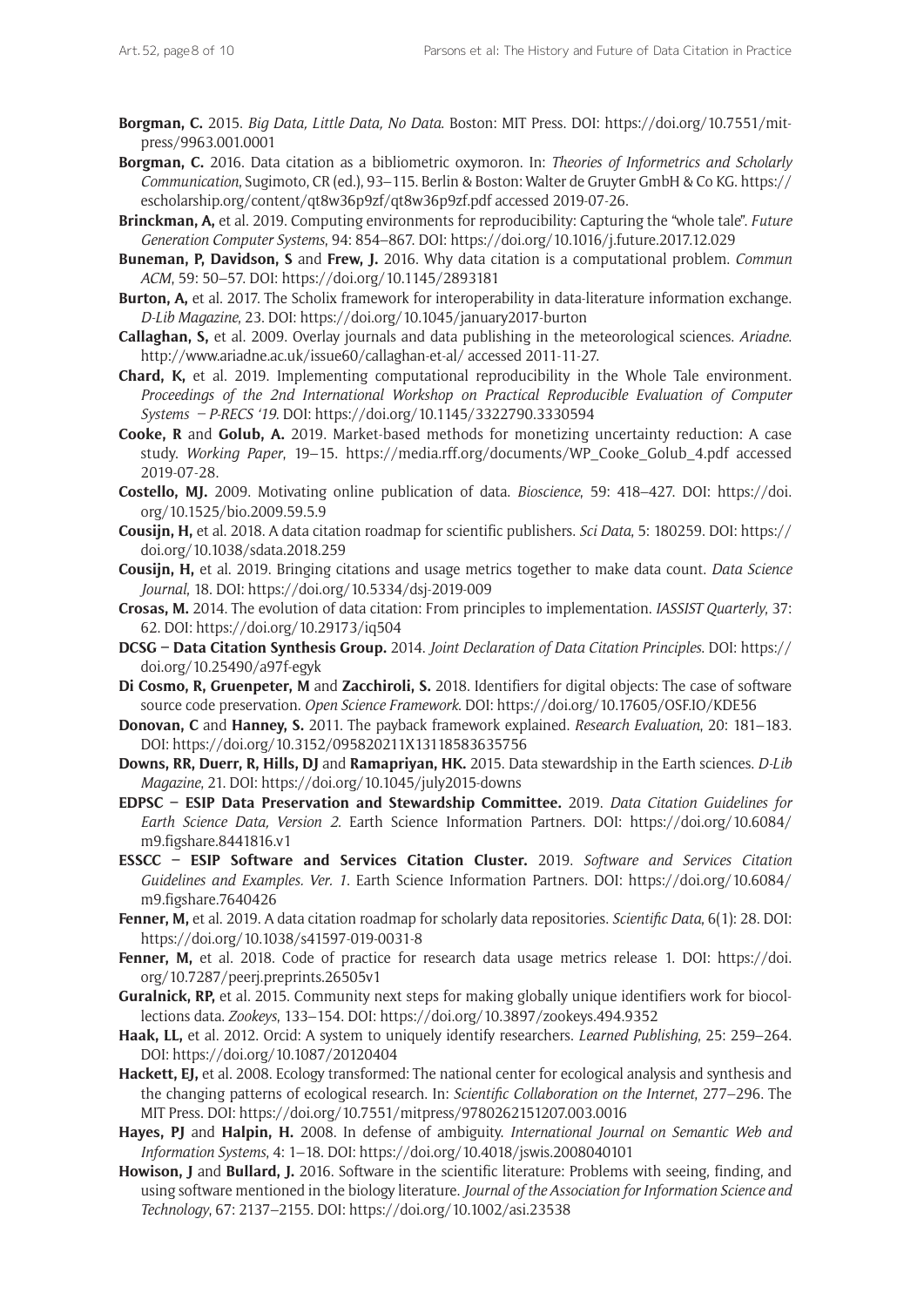- **Kafkas, Ş, Kim, JH** and **McEntyre, JR.** 2013. Database citation in full text biomedical articles. *PLoS One*, 8: e63184. DOI:<https://doi.org/10.1371/journal.pone.0063184>
- **Kahn, R** and **Wilensky, R.** 1995. A framework for distributed digital object services. [http://handle.net/cnri.](http://handle.net/cnri.dlib/tn95-01) [dlib/tn95-01](http://handle.net/cnri.dlib/tn95-01) accessed 2019-07-20.
- **Kahn, RE,** et al. 2018. *Digital Object Interface Protocol Specification, Ver. 2.0*. DONA. [https://www.dona.net/](https://www.dona.net/sites/default/files/2018-11/DOIPv2Spec_1.pdf) [sites/default/files/2018-11/DOIPv2Spec\\_1.pdf](https://www.dona.net/sites/default/files/2018-11/DOIPv2Spec_1.pdf) accessed 2019-07-25.
- **Katz, DS.** 2014. Transitive credit as a means to address social and technological concerns stemming from citation and attribution of digital products. *Journal of Open Research Software*, 2: e20. DOI: [https://doi.](https://doi.org/10.5334/jors.be) [org/10.5334/jors.be](https://doi.org/10.5334/jors.be)
- **Katz, DS** and **Chue Hong, NP.** 2018. Software citation in theory and practice. *Arxiv preprint*. [https://arxiv.](https://arxiv.org/pdf/1807.08149.pdf) [org/pdf/1807.08149.pdf](https://arxiv.org/pdf/1807.08149.pdf) accessed 2018-12-06.
- **Klump, J,** et al. 2006. Data publication in the open access initiative. *Data Science Journal*, 5: 79–83. DOI: <https://doi.org/10.2481/dsj.5.79>
- **Klump, J, Huber, R** and **Diepenbroek, M.** 2015. DOI for geoscience data-how early practices shape present perceptions. *Earth Science Informatics*, 1–14. DOI:<https://doi.org/10.1007/s12145-015-0231-5>
- **Klump, J, Murphy, F, Weigel, T** and **Parsons, MA.** 2017. 20 years of persistent identifiers–applications and future directions. *Data Science Journal*, 16. DOI: <https://doi.org/10.5334/dsj-2017-052>
- **Kratz, JE** and **Strasser, C.** 2015a. Comment: Making data count. *Sci Data*, 2: 150039. DOI: [https://doi.](https://doi.org/10.1038/sdata.2015.39) [org/10.1038/sdata.2015.39](https://doi.org/10.1038/sdata.2015.39)
- **Kratz, JE** and **Strasser, C.** 2015b. Researcher perspectives on publication and peer review of data. *PLoS One*, 10: e0117619. DOI: <https://doi.org/10.1371/journal.pone.0117619>
- **Lawrence, B,** et al. 2011. Citation and peer review of data: Moving towards formal data publication. *International Journal of Digital Curation*, 6. DOI: <https://doi.org/10.2218/ijdc.v6i2.205>
- **Lawrence, S,** et al. 2001. Persistence of web references in scientific research. *Computer*, 34: 26–31. DOI: <https://doi.org/10.1109/2.901164>
- **Ma, X,** et al. 2017. Weaving a knowledge network for deep carbon science. *Frontiers in Earth Science*, 5. DOI:<https://doi.org/10.3389/feart.2017.00036>
- **Mayernik, MS, Phillips, J** and **Nienhouse, E.** 2016. Linking publications and data: Challenges, trends, and opportunities. *D-Lib Magazine*, 22. DOI:<https://doi.org/10.1045/may2016-mayernik>
- **McMurry, JA,** et al. 2017. Identifiers for the 21st century: How to design, provision, and reuse persistent identifiers to maximize utility and impact of life science data. *PLoS Biol*, 15: e2001414. DOI: [https://doi.](https://doi.org/10.1371/journal.pbio.2001414) [org/10.1371/journal.pbio.2001414](https://doi.org/10.1371/journal.pbio.2001414)
- **Mooney, H** and **Newton, MP.** 2012. The anatomy of a data citation: Discovery, reuse, and credit. *Journal of Librarianship & Scholarly Communication*, 1: 1–16. [https://jlsc-pub.org/articles/abstract/10.7710/2162-](https://jlsc-pub.org/articles/abstract/10.7710/2162-3309.1035/) [3309.1035/](https://jlsc-pub.org/articles/abstract/10.7710/2162-3309.1035/) accessed 2017-10-03. DOI:<https://doi.org/10.7710/2162-3309.1035>
- **NISO.** 2016. Outputs of the NISO alternative assessment metrics project: A recommended practice of the National Information Standards Organization. NISO RP-25-2016. [https://www.niso.org/publications/rp-](https://www.niso.org/publications/rp-25-2016-altmetrics)[25-2016-altmetrics](https://www.niso.org/publications/rp-25-2016-altmetrics) accessed 2019-07-22.
- **Parsons, MA,** et al. 2008. Managing permafrost data: Past approaches and future directions. *Permafrost Ninth International Conference 29 June–3 July 2008 Proceedings*, 1369–1374. DOI: [https://doi.org/10.5281/](https://doi.org/10.5281/zenodo.3519368) [zenodo.3519368](https://doi.org/10.5281/zenodo.3519368)
- **Parsons, MA** and **Fox, PA.** 2013. Is data publication the right metaphor? *Data Science Journal*, 12. DOI: <https://doi.org/10.2481/dsj.WDS-042>
- **Parsons, MA** and **Fox, PA.** 2018. Power and persistent identifiers. *International Data Week 2018*. DOI: <https://doi.org/10.5281/zenodo.1495321>
- **Paskin, N.** 2000. E-citations: Actionable identifiers and scholarly referencing. *Learned Publishing*, 13: 159–166. DOI: <https://doi.org/10.1087/09531510050145308>
- **Peters, I,** et al. 2016. Research data explored: An extended analysis of citations and altmetrics. *Scientometrics*, 107: 723–744. DOI: <https://doi.org/10.1007/s11192-016-1887-4>
- **Rauber, A, Asmi, A, van Uytvanck, D** and **Proell, S.** 2015. *Data Citation of Evolving Data: Recommendations of the Working Group on Data Citation (WGDC)*. Research Data Alliance. Accessed 2019-07-14. DOI: <https://doi.org/10.15497/RDA00016>
- **Schopf, JM.** 2012. Treating data like software: A case for production quality data. *Proceedings of the Joint Conference on Digital Libraries*, 11–14 June 2012. Washington DC. DOI: [https://doi.org/10.1145/](https://doi.org/10.1145/2232817.2232846) [2232817.2232846](https://doi.org/10.1145/2232817.2232846)
- **Silvello, G.** 2018. Theory and practice of data citation. *Journal of the Association for Information Science and Technology*, 69: 6–20. DOI:<https://doi.org/10.1002/asi.23917>